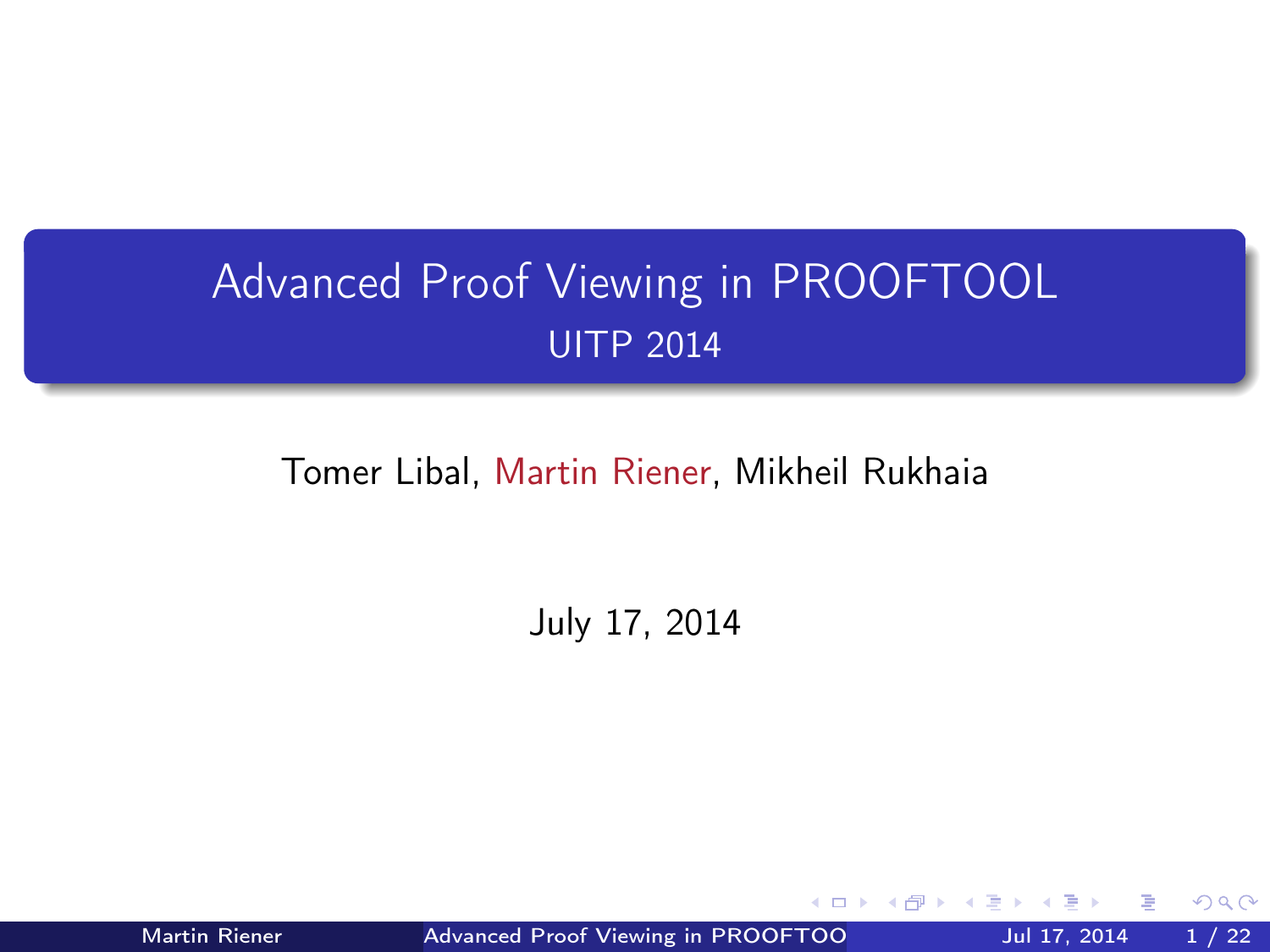

2 [Requirements for a complimentary viewer](#page-5-0)





Martin Riener **Advanced Proof Viewing in PROOFTOO** Jul 17, 2014 2 / 22

∢⊡

 $QQ$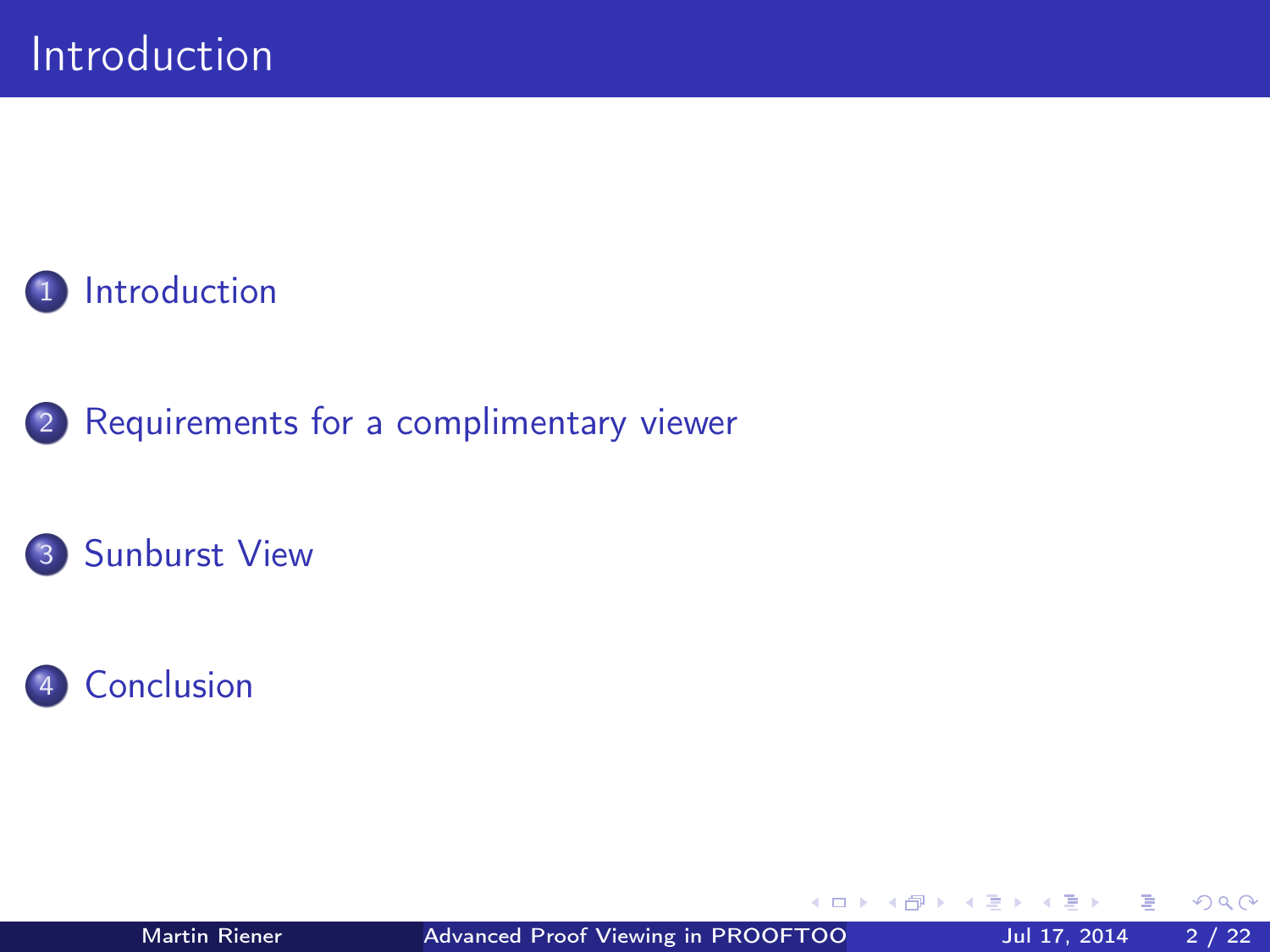#### <span id="page-2-0"></span>**Context**

- Full sequent calculus formalizations of mathematical proofs are large
- Often defined schematically i.e. contains structural regularities
- Proof analysis applies several transformations:
	- e.g.: skolemization, cut-elimination, Herbrand formula extraction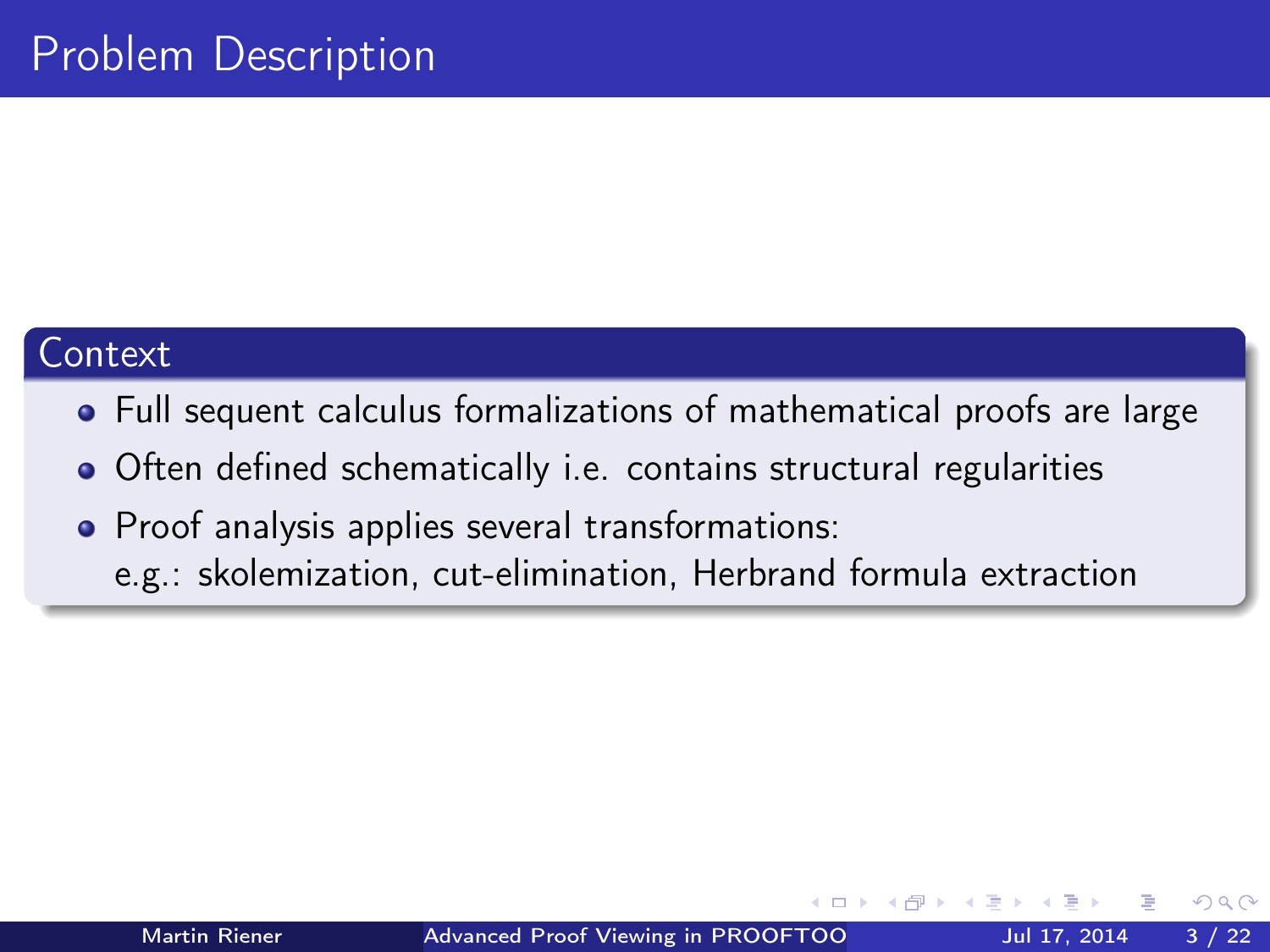## Question occurring during analysis

- Are there easily removable cuts?
- Which strong quantifier rule is related to which skolem symbol?
- How do skolem symbols propagate through the proof?
- How do we identify individual inferences from the specification after several proof transformations?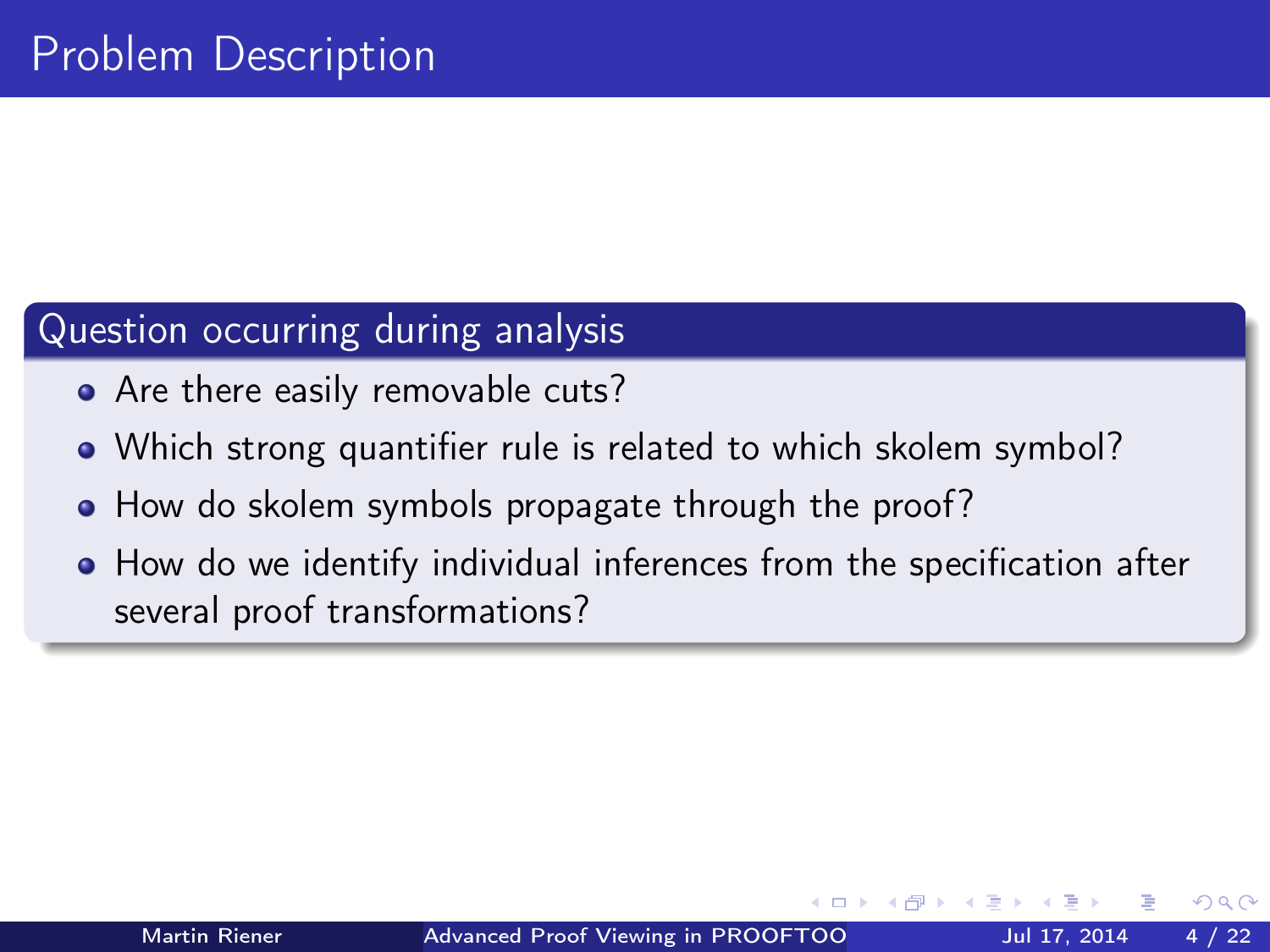#### Approach

- Proof visualization helps to answer these questions
- Original Gentzen notation alone is insufficient
- Use a second view (Sunburst Tree) to compensate the drawbacks
- **.** Implementation for GUI Prooftool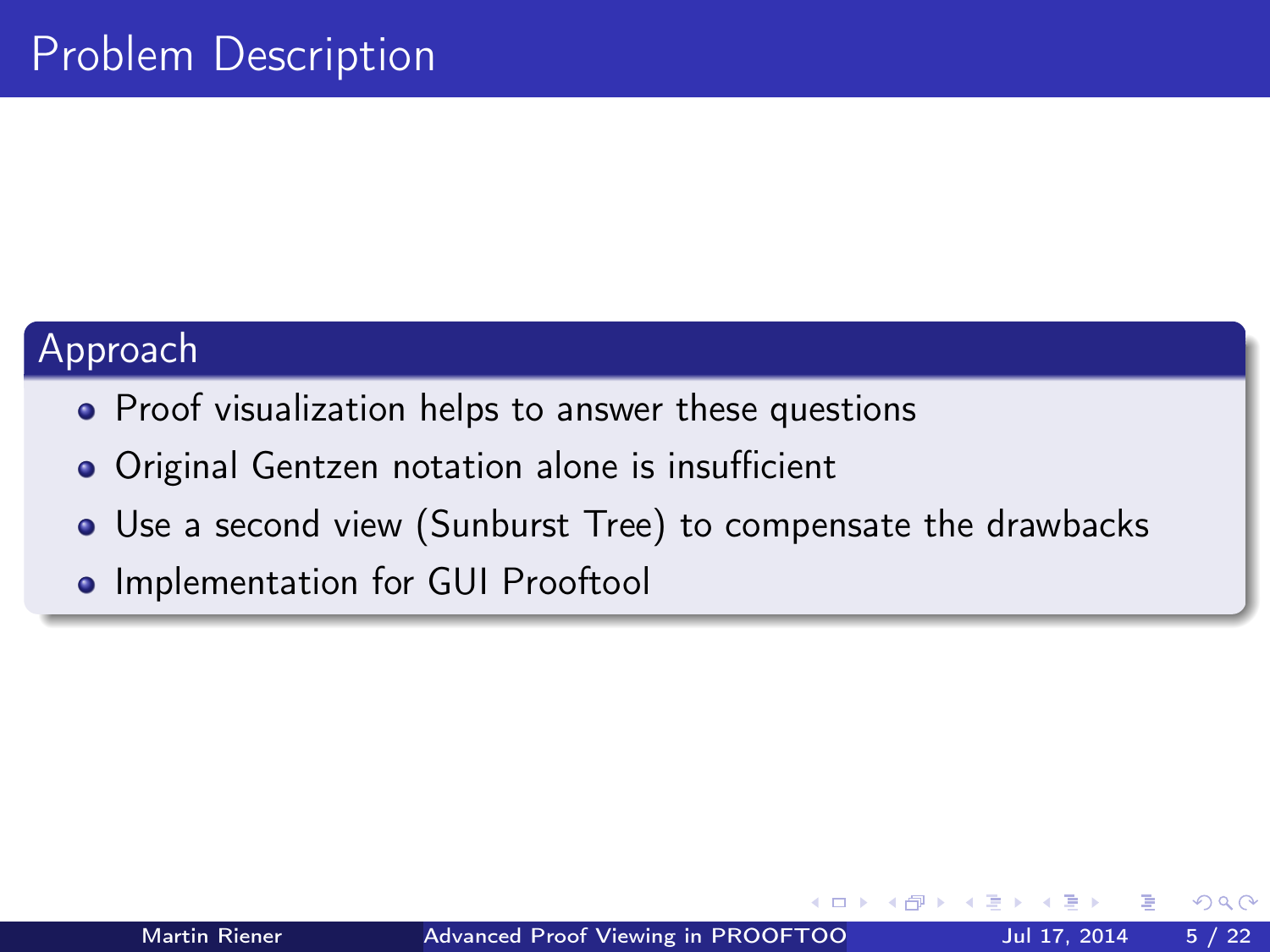#### <span id="page-5-0"></span>Pros of the Gentzen notation

- **•** Detailed low-level view
- Directly reflects the calculus
- Widespread & easy to understand

#### Cons of the Gentzen notation

- Focus on single inferences
- Large contexts obscure the inference information
- Layout grows mainly horizontally (empirically width: height  $\approx 10:1$ )
- Locating / tracing inferences is hard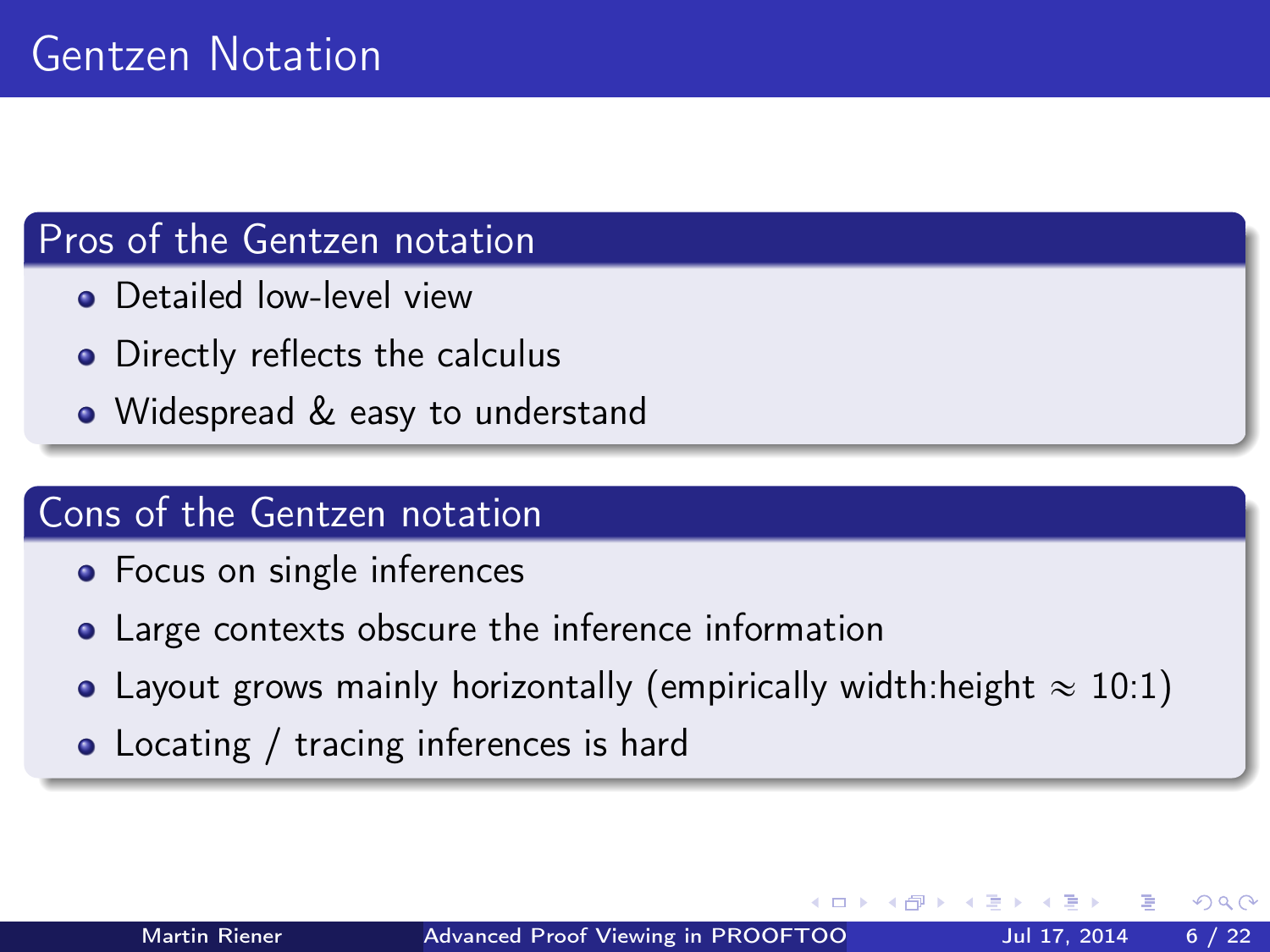#### **Commutativity**

- Axioms:  $0 + 1 = 1$ ,  $1 + 0 = 1$ ,  $x + (y + z) = (x + y) + z$
- We prove:  $x + y = y + x$
- 3 instances of Induction schema in antecedent of end-sequent IND:  $S(0) \wedge \forall x (S(x) \rightarrow S(x + 1)) \rightarrow \forall x S(x)$
- ca. 70 inferences, mostly equational reasoning, 1 cut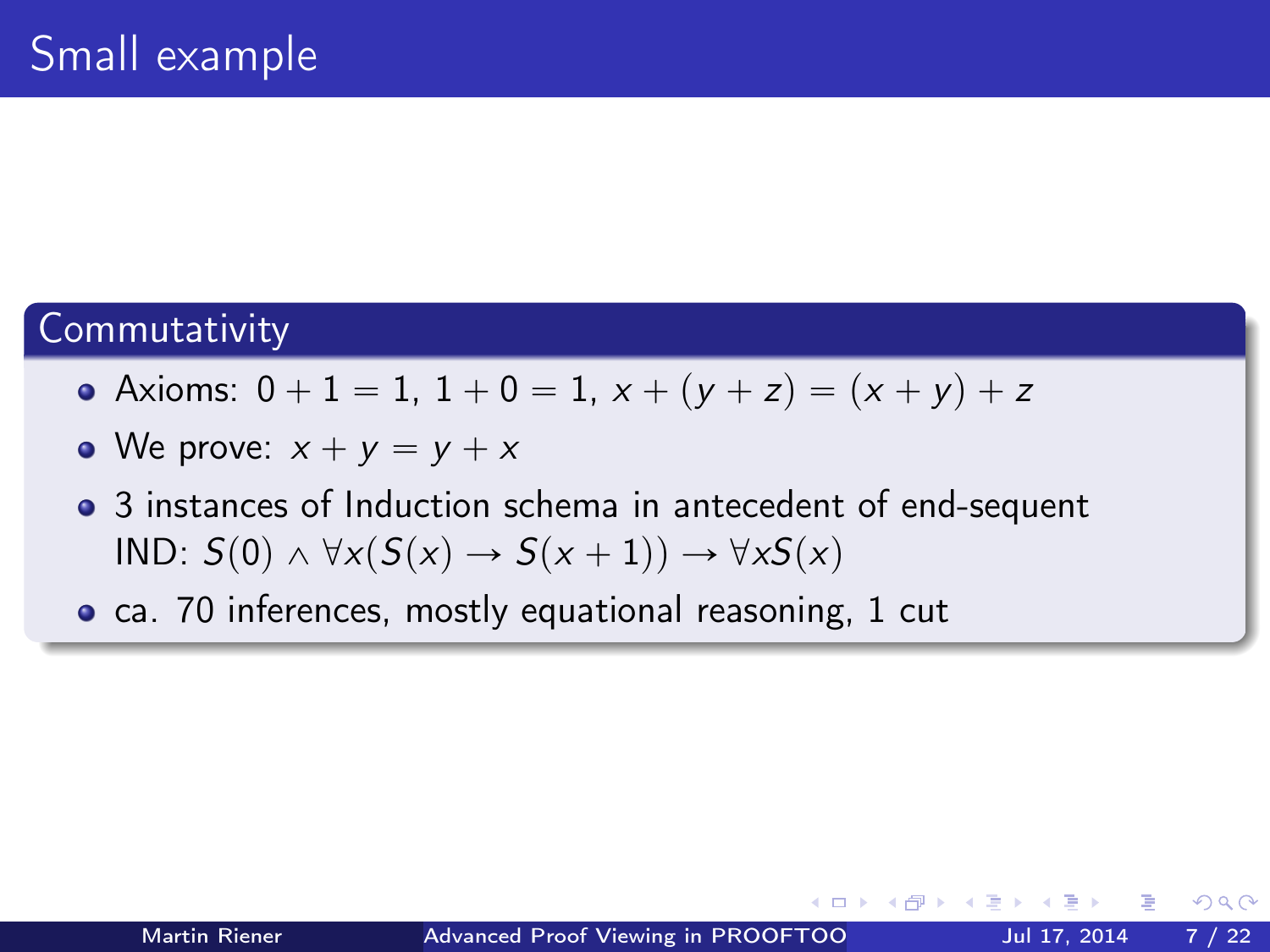## Drawbacks of the Gentzen notation (1)

Wide proofs leading into binary rules prevent display of auxiliary formulas and primary formulas on the same screen



 $\blacksquare$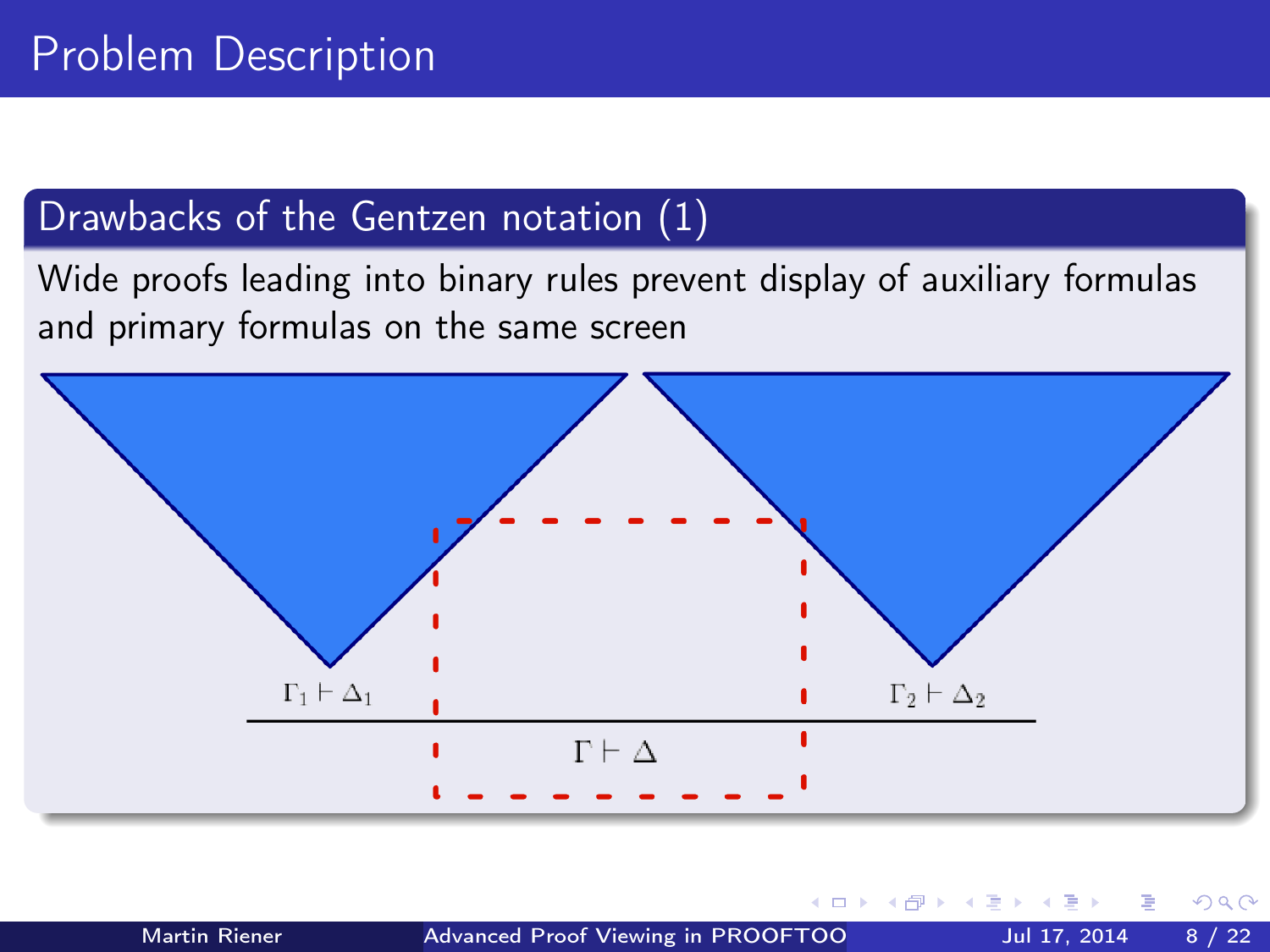# Problem Description

## Drawbacks of the Gentzen notation (2)

Context causes wide horizontal gaps in binary rules

 $(x3 + (1 + y2)) = ((1 + y2) + x3) + (x3)$ 

 $(x00+1) = (1+x00) + (x00+1) = (1+x00)$  $(\forall x)((x+1) = (1+x)) \vdash (x00+1) = (1+x00)$  $(\forall x)((x+1)=(1+x))\vdash (\forall x)((x+1)=(1+x))$ 

 $+((x3+1)+y2)=(x3+(1+y2))$ 

 $(((0+1) = (1+0)) \wedge (\forall x)((x+1) = (1+x)) \supset ((x+1)+1) = (1+(x+1)))) \supset (\forall x)((x+1) = (1+x))$  $(((0+1) = (1+0)) \wedge (7x)((x+1) = (1+x)) \supset ((x+1)+1) = (1+(x+1)))) \supset (7x)((x+1) = (1+x))$  $(((0+1) = (1+0)) \wedge (\forall x)((x+1) = (1+x)) \supset ((x+1)+1) = (1+(x+1)))) \supset (\forall x)((x+1) = (1+x)))+((\forall y)((x+3+y) = (y+x))$  $(((0+1) = (1+0)) \wedge (\forall x)((x+1) = (1+x)) \supset ((x+1)+1) = (1+(x+1)))) \supset (\forall x)((x+1) = (1+x)) \vdash (\forall x)((\forall y)((x+y) = (y+1))$  $(0)$ )  $\wedge$   $(\forall x)((\forall u)((x + u) = (u + x)) \supset (\forall u)((x + 1) + u) = (u + (x + 1))))$  $(y + y) = (y + 0) \wedge (\forall x)((\forall y)((x + y) = (y + x)) \supset (\forall y)((x + 1) + y) = (y + (x + 1)))) \supset (\forall x)(\forall y)((x + y) = (y + x)) \vdash (\forall x)(\forall y)((x + y) = (y + x))$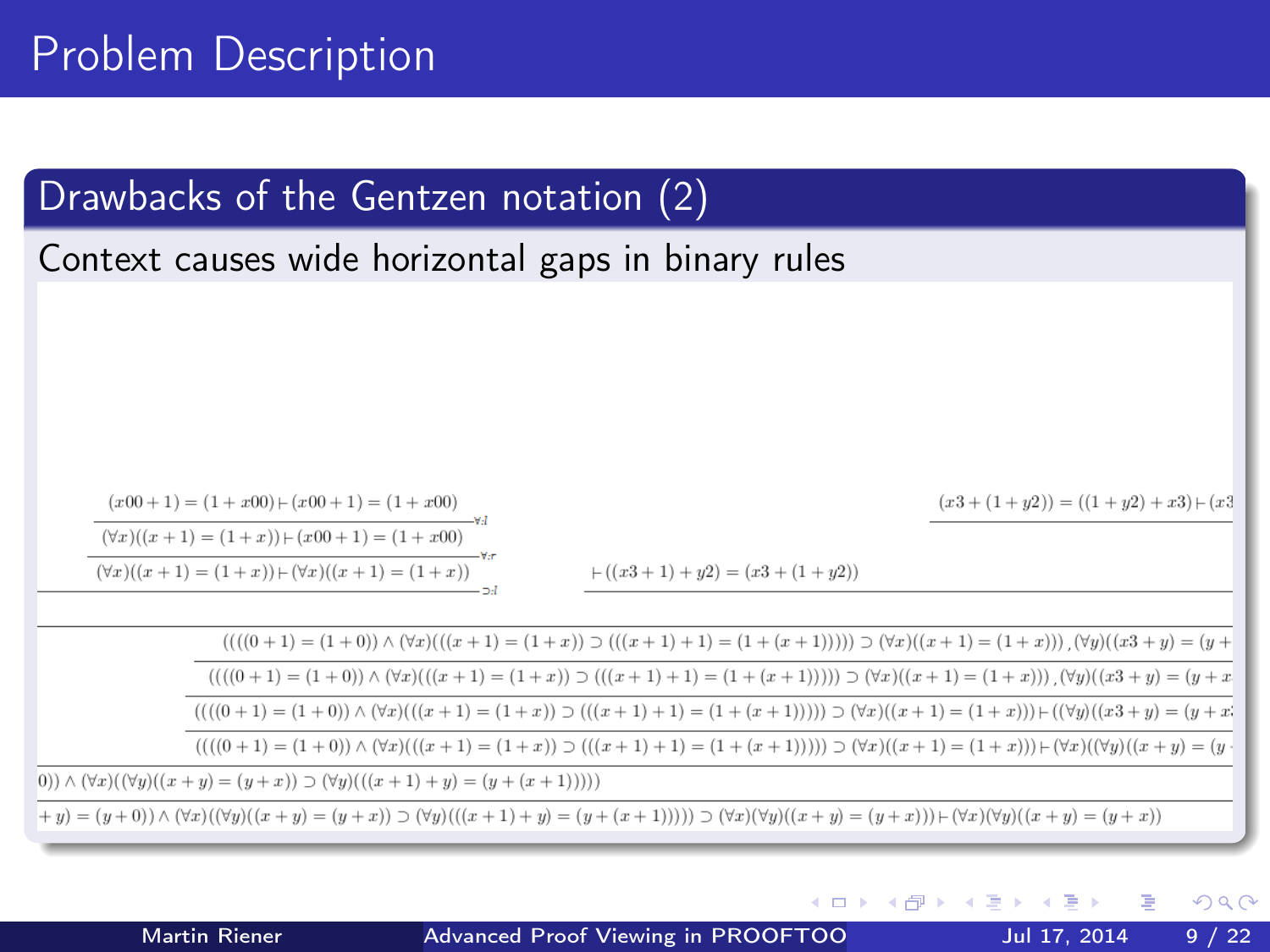### Drawbacks of the Gentzen notation (3)

## "Pseudo-linear" reasoning (trivial chains of  $(\rightarrow: I)$  or  $(=: I)/ (=: r)$ ) grows to the side



Martin Riener **Advanced Proof Viewing in PROOFTOO** Jul 17, 2014 10 / 22

э.

 $QQ$ 

イロト イ母 ト イヨ ト イヨ トー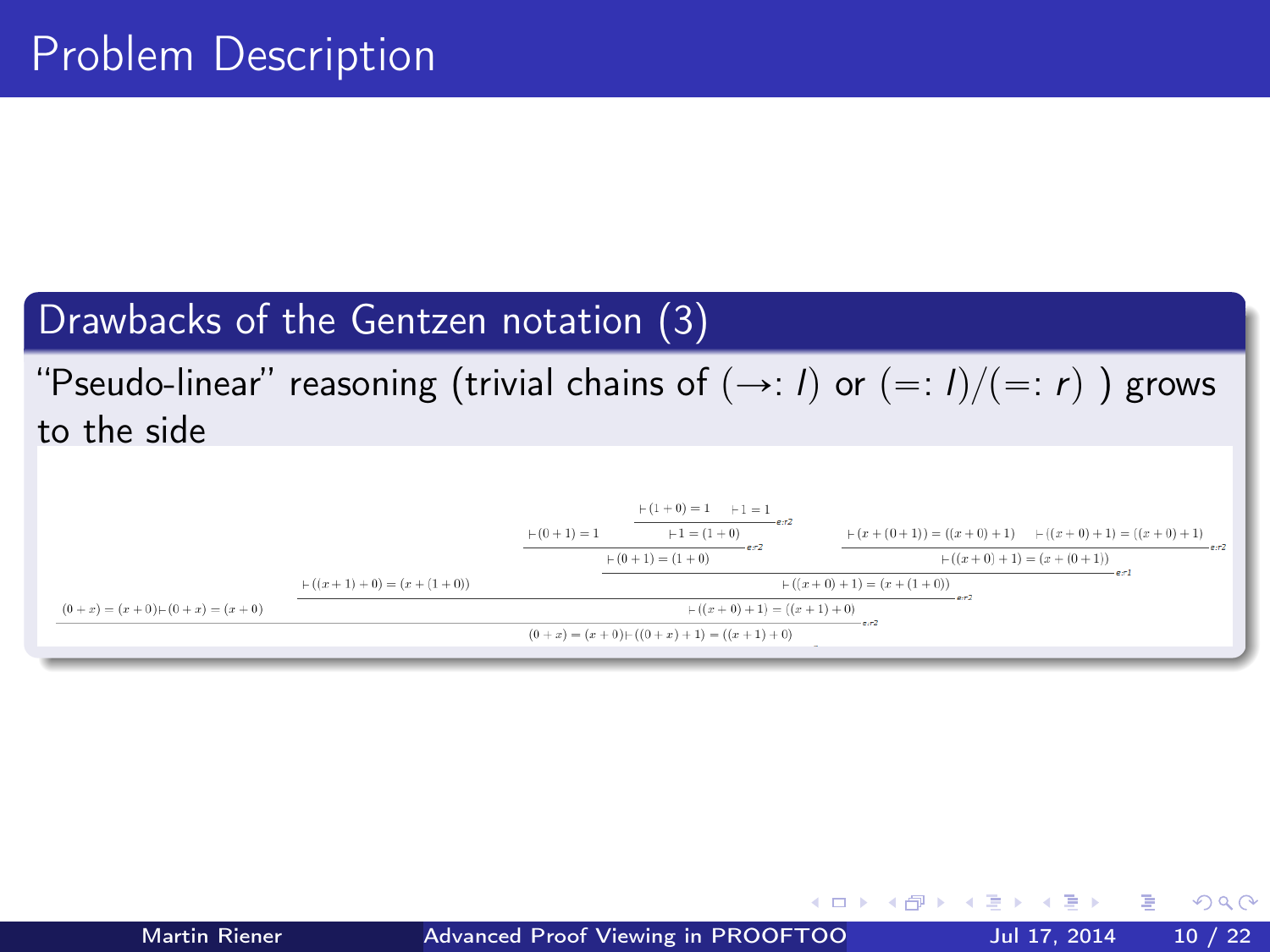## Criteria

- Displaying of large proofs
- Distinguishing between different kinds of rules
- **•** Easy navigation
- **•** Traceable formula ancestors
- Focus on different aspects of the proof
- Draw information from the structural shape of the proof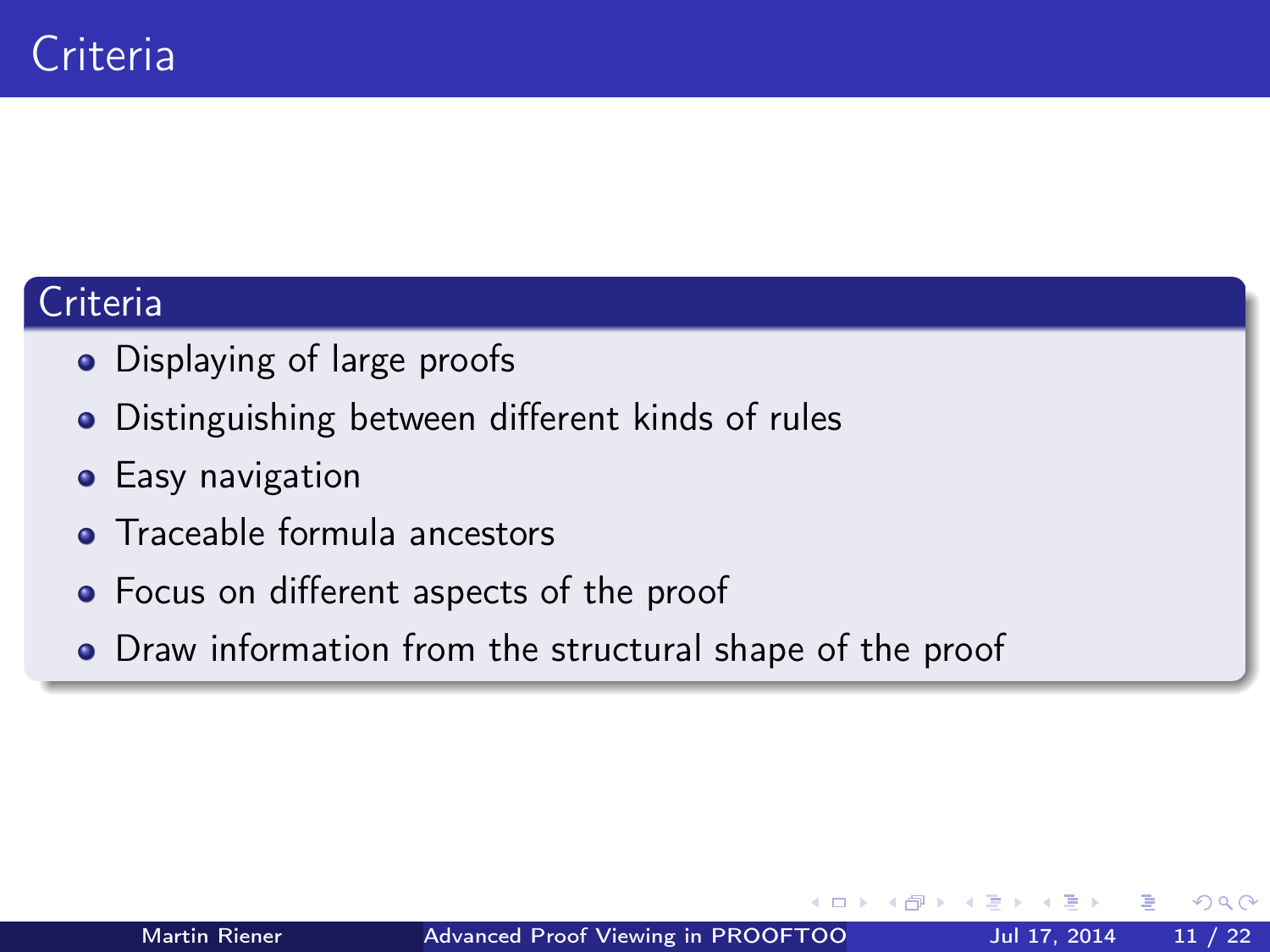# <span id="page-11-0"></span>Alternatives: GraphViz



◆ ロ ▶ → 伊

 $\blacktriangleright$   $\blacktriangleleft$ 

×

≃

活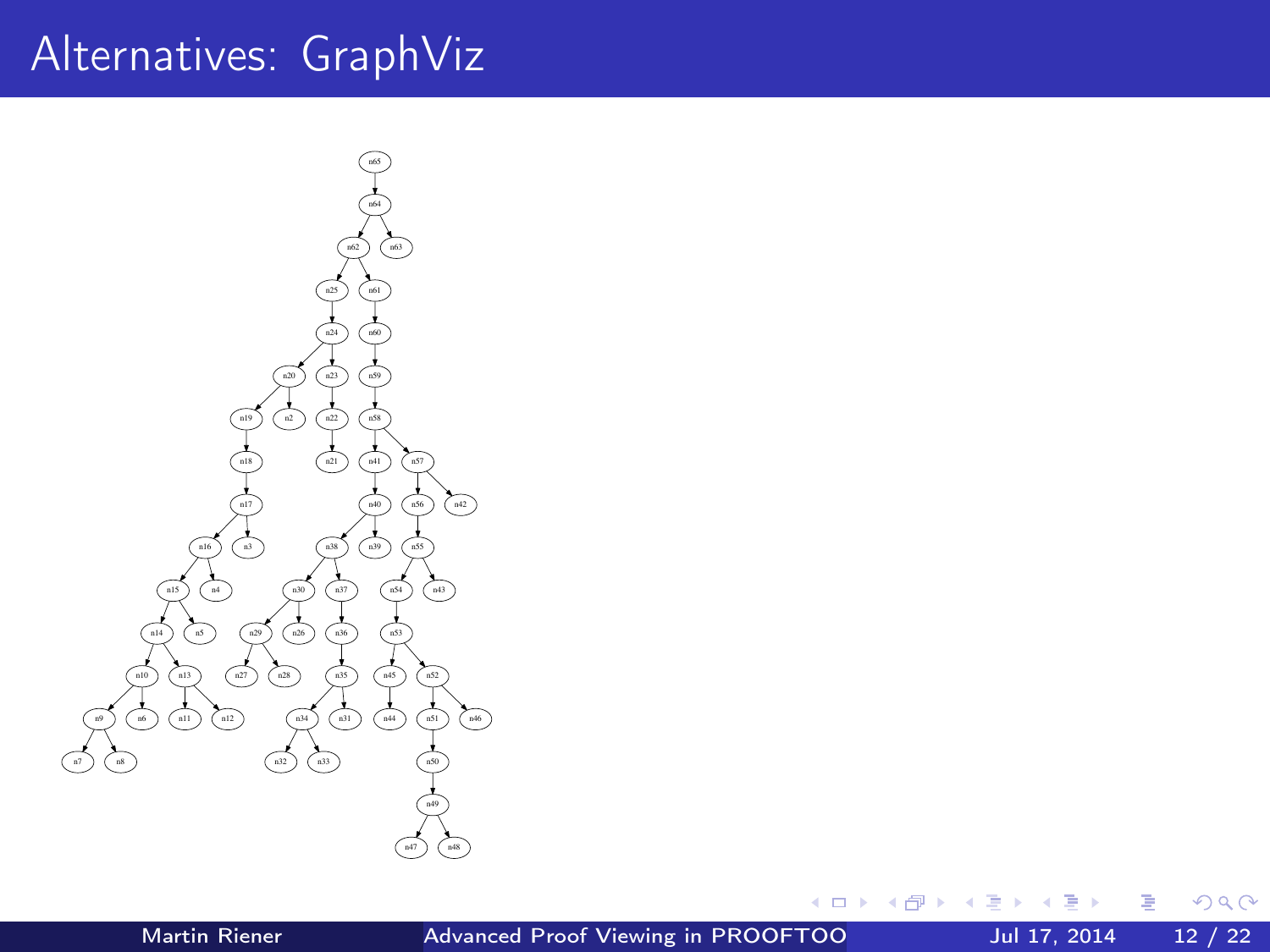# Alternatives: Hyperbolic Tree



Martin Riener Advanced Proof Viewing in PROOFTOO Jul 17, 2014 13 / 22

 $\leftarrow$   $\Box$ 

э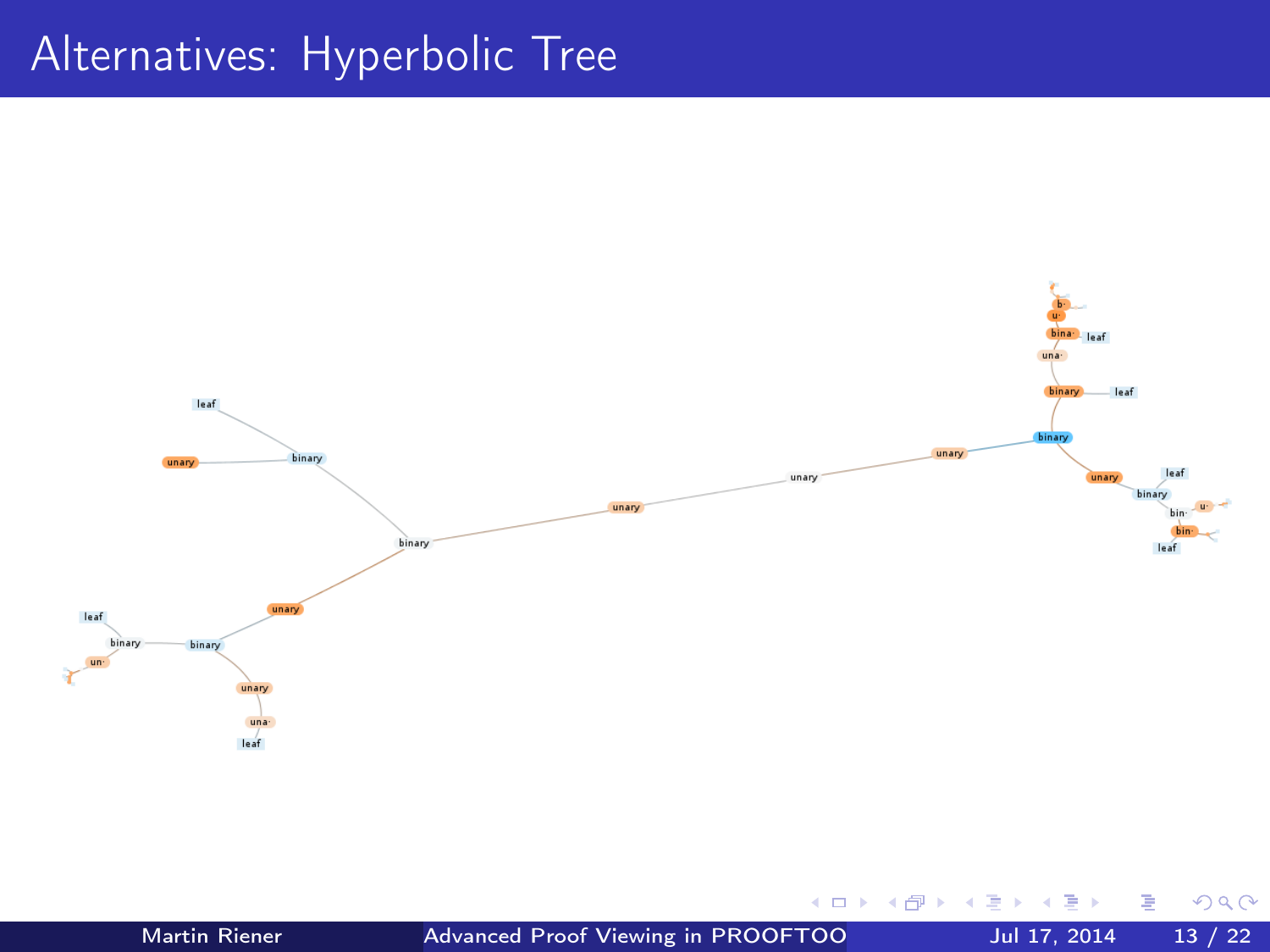# Alternatives: Rectangular Treemap



Martin Riener **Advanced Proof Viewing in PROOFTOO** Jul 17, 2014 14 / 22

重

キロメ メ都 メメ きょうくぼう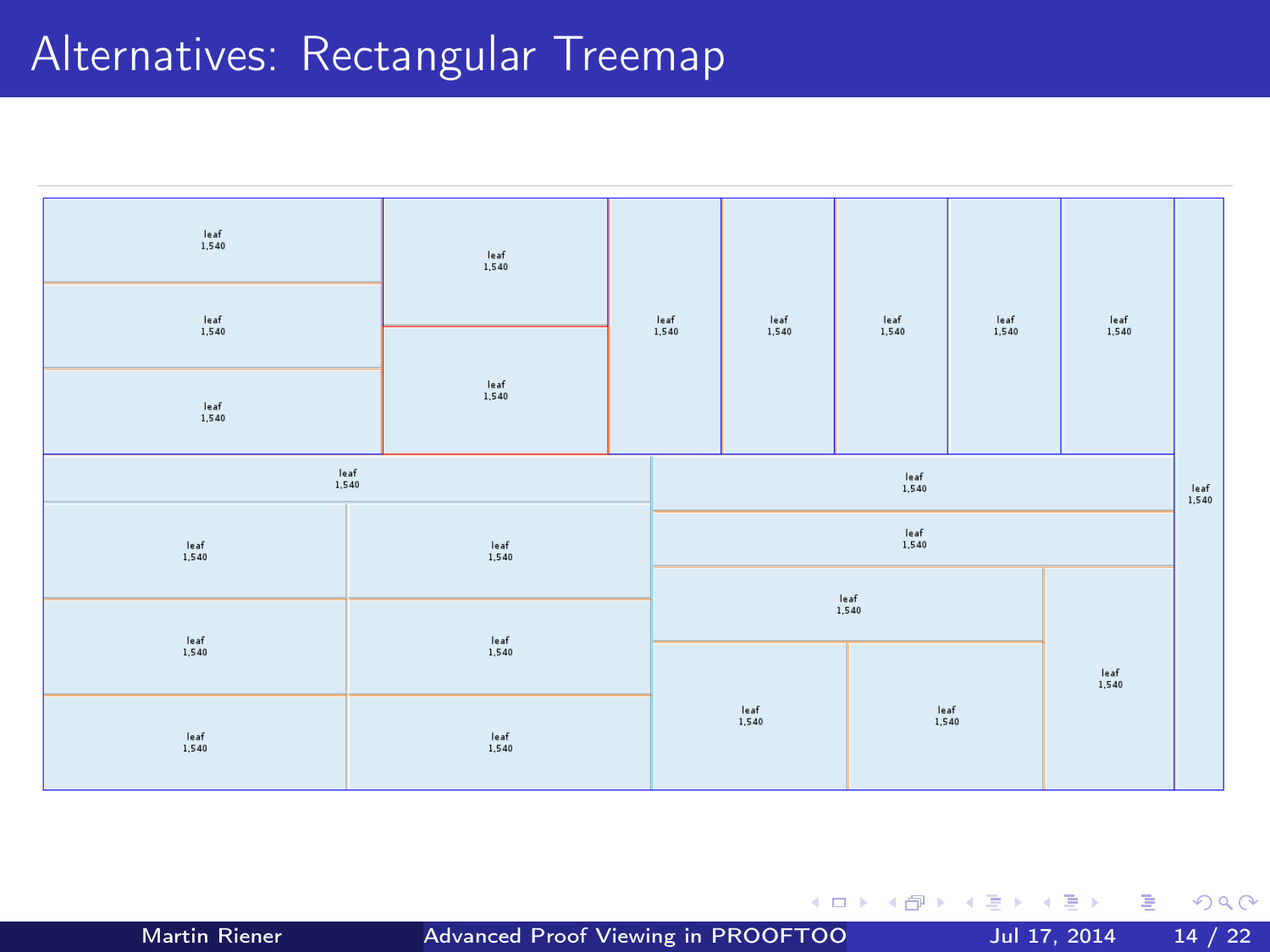# Alternatives: Circular Treemap



**IN** 

目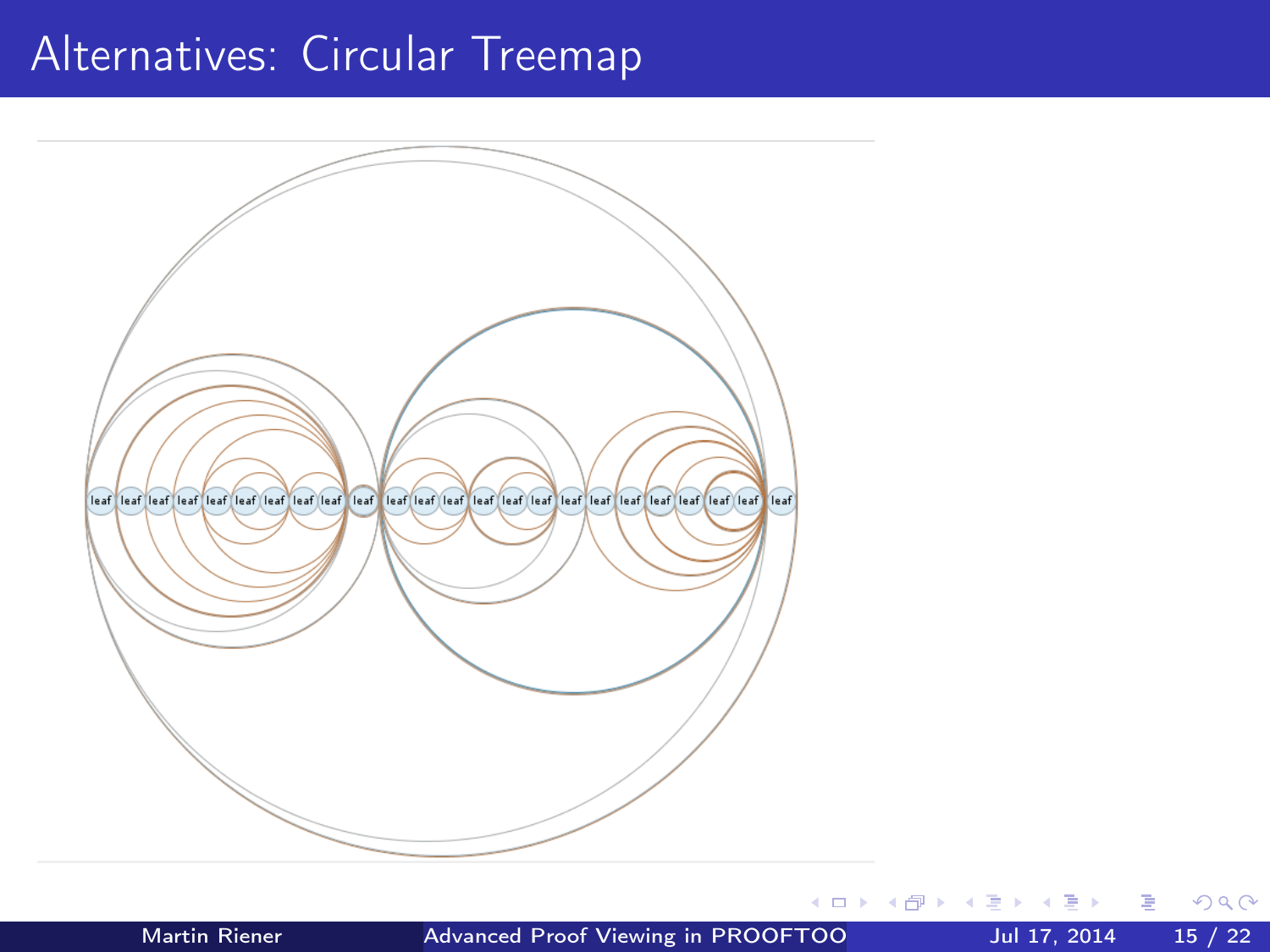## Alternatives: Icicle Tree



Martin Riener **Advanced Proof Viewing in PROOFTOO** Jul 17, 2014 16 / 22

4 0 8

一句

×.  $\sim$  $\mathcal{A}$  $\sim$ 

E ×  $299$ 

÷,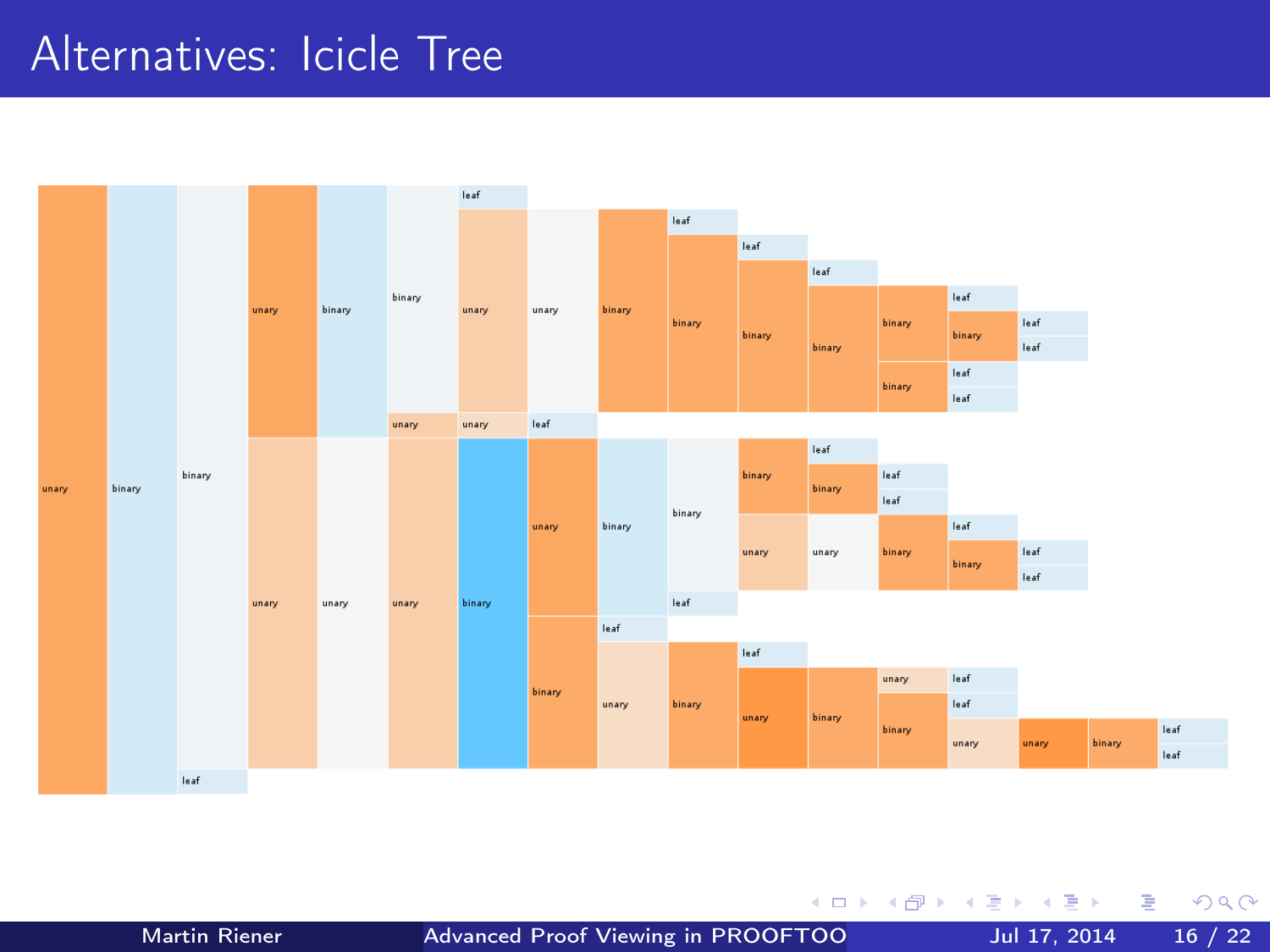# Alternatives: Sunburst



Martin Riener **Advanced Proof Viewing in PROOFTOO** Jul 17, 2014 17 / 22

 $\leftarrow$   $\Box$ 

Þ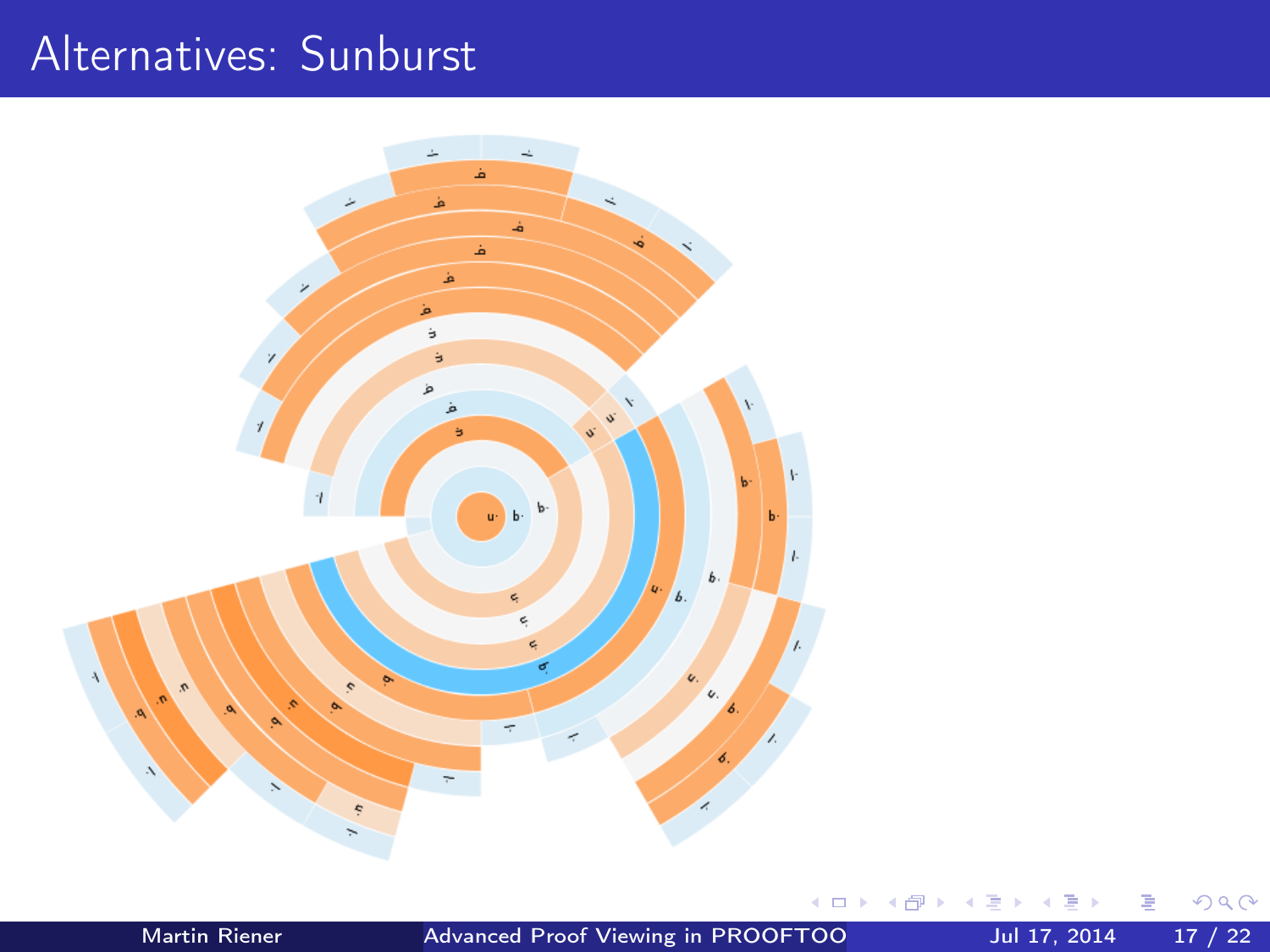#### Inference View

- Necessary because sequents are invisible in Sunburst View
- Shows primary and auxiliary formulas
- Room for additional information (quantifier instantiations, etc.)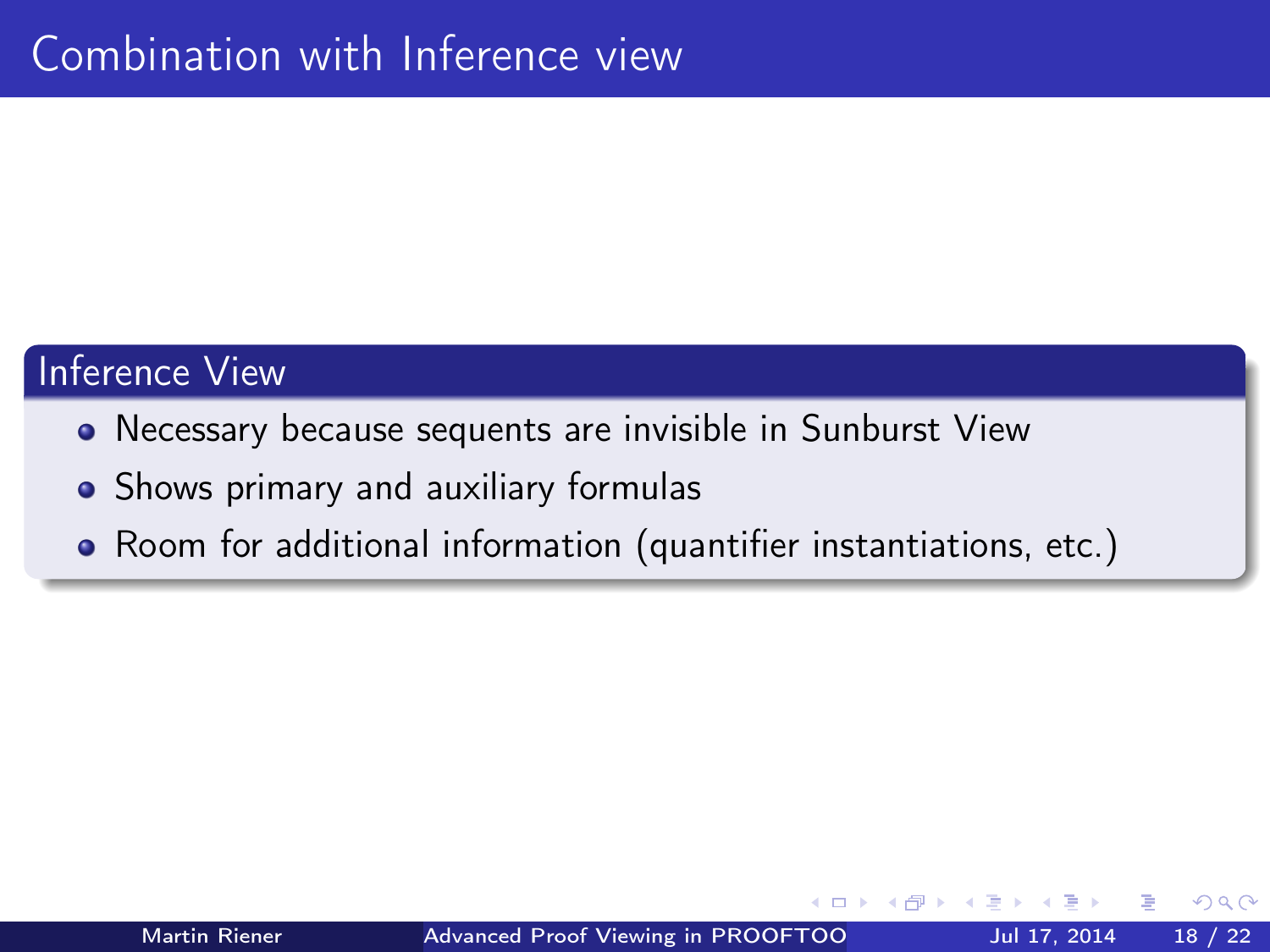## Sunburst within GAPT

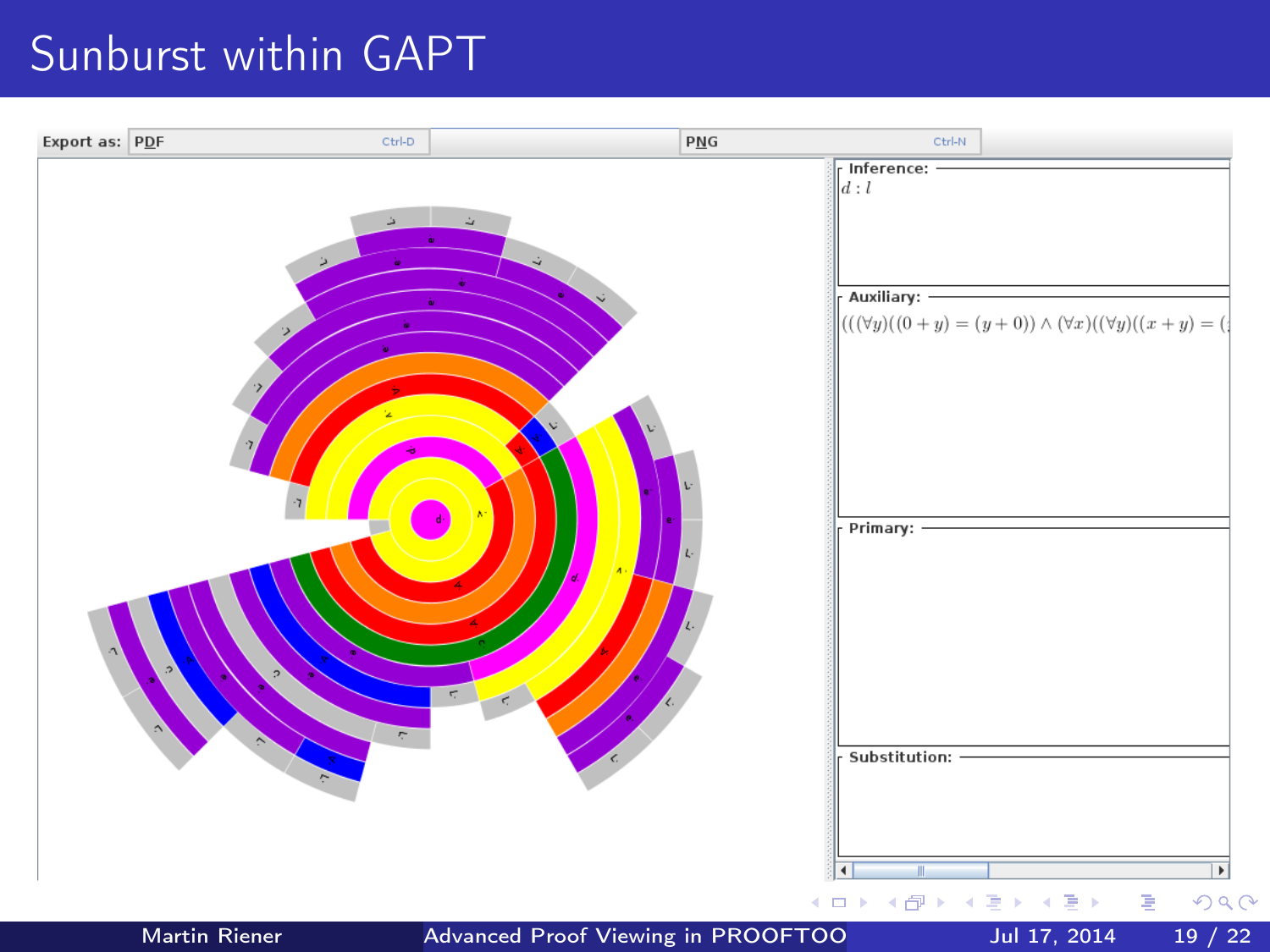## <span id="page-19-0"></span>Conclusion

- The Gentzen layout needs supporting viewers to handle large proofs better
- Sunburst Trees + Single inference information can provide complementary information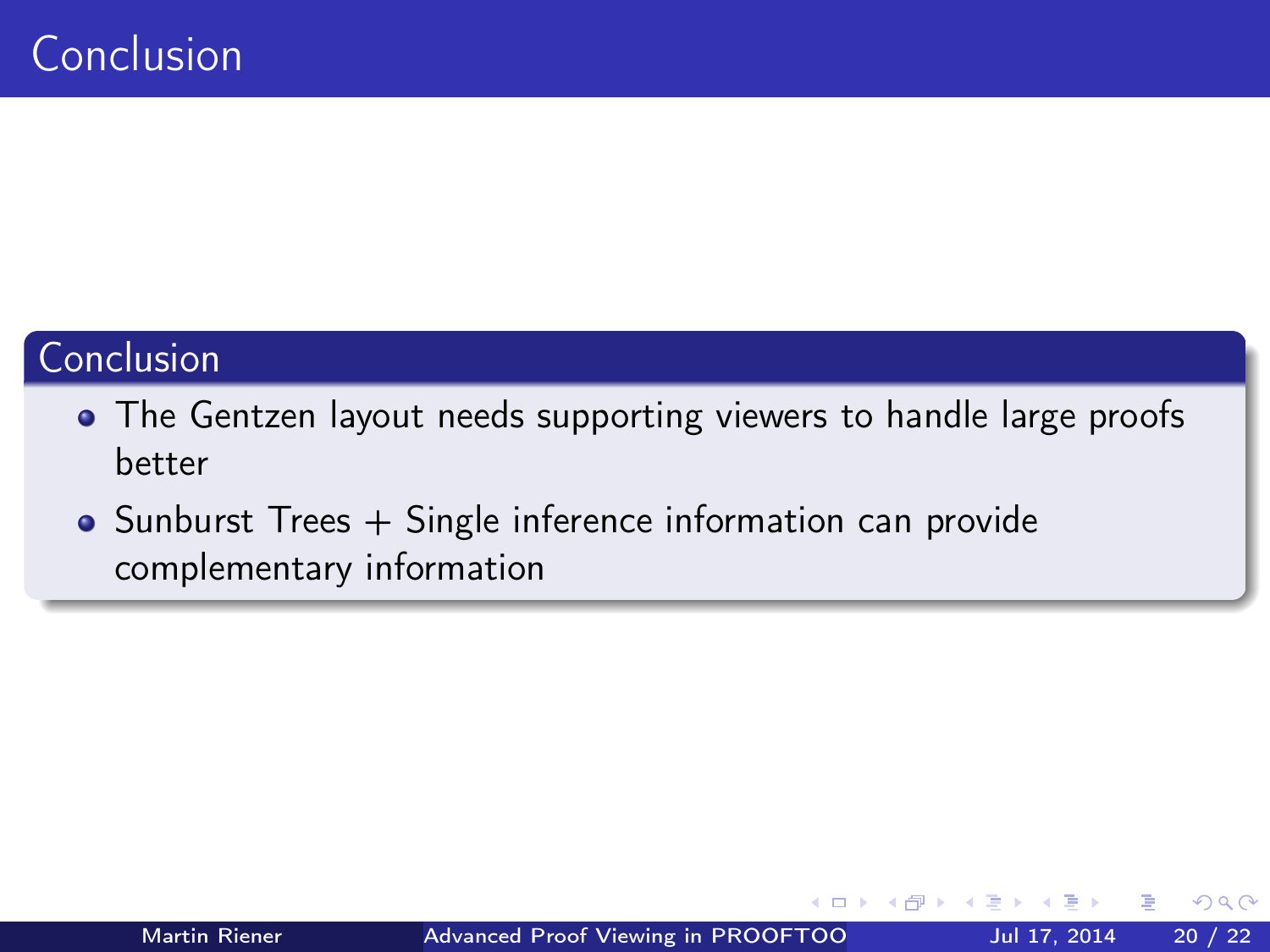## Open Questions

- Criteria definition is empirical what other requirements are there in different contexts?
- Sunburst View works well with trees what about DAGs? Degenerative example: refutation of  $\{P(P(0); P(f^{n}(y)) \vdash; P(z) \vdash P(f(z))\}$
- How do we improve navigation in face of information loss by transformations?